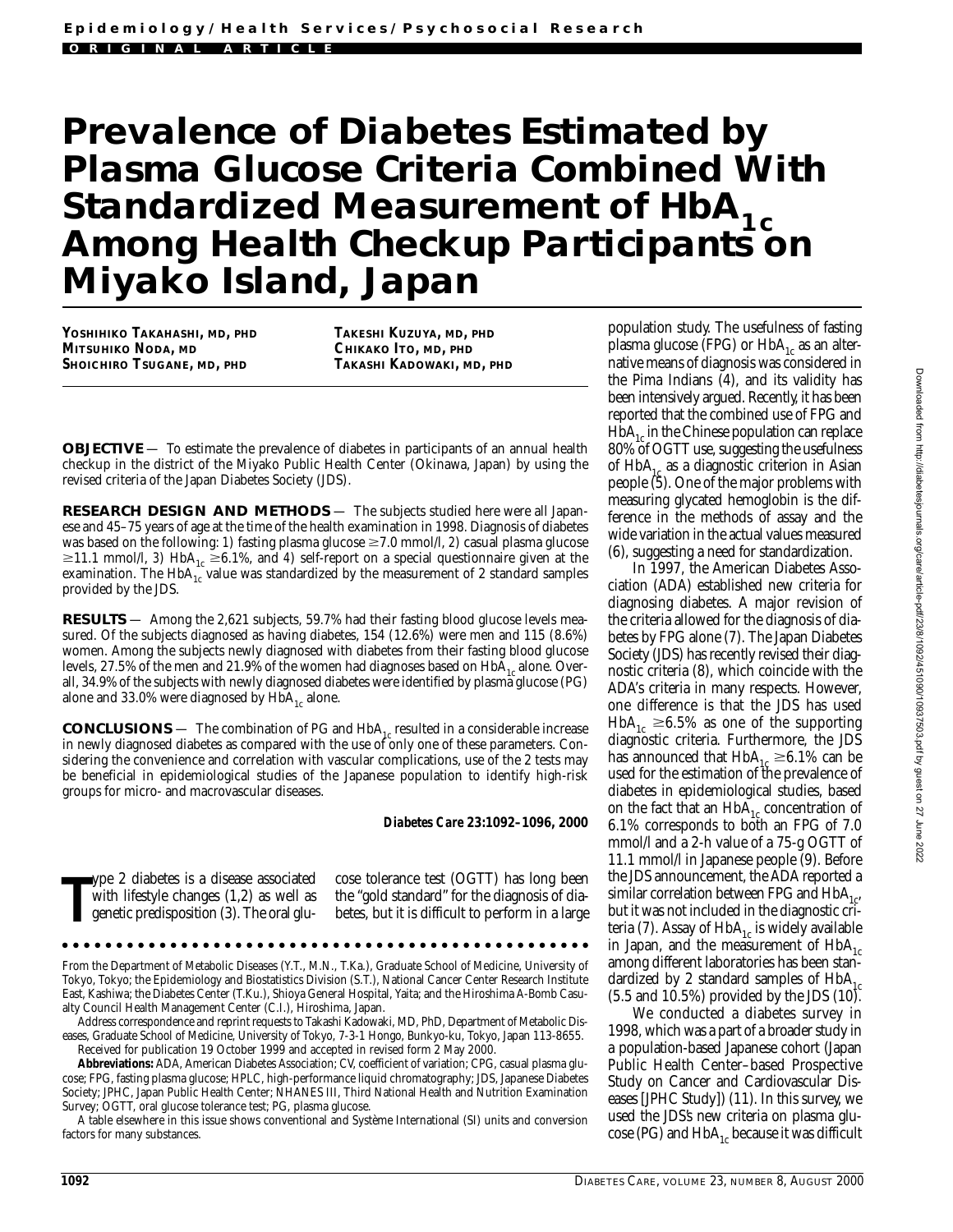|             | Men                  |                         |       |                | Women                |                         |       |                |
|-------------|----------------------|-------------------------|-------|----------------|----------------------|-------------------------|-------|----------------|
|             | Diabetic<br>subjects | Nondiabetic<br>subjects | Total | Prevalence (%) | Diabetic<br>subjects | Nondiabetic<br>subjects | Total | Prevalence (%) |
| Age (years) |                      |                         |       |                |                      |                         |       |                |
| $45 - 54$   | 13(6)                | 131                     | 144   | 9.0            | 12(6)                | 219                     | 231   | 5.2            |
| $55 - 64$   | 56 (31)              | 335                     | 391   | 14.3           | 31(21)               | 457                     | 488   | 6.4            |
| 65          | 85 (53)              | 599                     | 684   | 12.4           | 72 (40)              | 611                     | 683   | 10.5           |
| Total       | 154 (93)             | 1,065                   | 1,219 | 12.6           | 115 (67)             | 1,287                   | 1,402 | 8.2            |

**Table 1—***Prevalence of diabetes classified by age and sex*

Data are *n* or %. Data in parentheses indicate the number of subjects who had a prior diagnosis of diabetes.

to obtain fasting blood samples from all of the participants. We are reporting a pilot study on Miyako Island to estimate the frequency of diabetes as defined by the combined use of these 2 variables.

# **RESEARCH DESIGN AND**

**METHODS** — In the district of the Miyako Public Health Center, all of the residents in Gusukube-cho and Hirara City who were 40–69 years of age on 31 December 1992 were initially registered on the basis of their resident cards. They belonged to part of the JPHC Study cohort (designated as cohort II), and a total of 7,081 men and 7,028 women in this district had been followed up for cancer, cardiovascular disease, and cerebrovascular disease since 1993 (11). Research on diabetes was initiated in 1998, and the subjects in the present study were limited to those who participated in a survey of diabetes simultaneously carried out at the annual health checkup in 1998. It is of note that the participants visited the health examination at their own choice, and therefore, the sampling was not randomized.

# Questionnaire and examination

A special questionnaire for diabetes was given at the annual health checkup between 24 July and 20 November 1998. The questionnaire ascertained the following: *1*) family history of diabetes, *2*) experiences on diagnostic examination for diabetes, *3*) age at the diagnosis of diabetes, *4*) hospital(s) where diagnosis or medication was performed, *5*) treatments (diet, exercise, tablets, insulin, or others), *6*) diabetic complications, *7*) maximal body weight in the past and corresponding age, and *8*) physical activities. In the district of the Miyako Public Health Center, brief questions about current medications for hypertension and hyperlipidemia were attached to the questionnaire. Public health nurses assisted with the questionnaire, and written informed consent was obtained at the same time. Annual examination in this district was performed in one laboratory and was composed of anthropometry, blood chemistry (plasma glucose, serum lipids, and others), and urinary tests. Blood examination was performed regardless of current medication for diabetes and, according to the ADA criteria for FPG, the blood samples taken after a  $>$ 8-h fast were defined as fasting blood samples. All of the fasting samples were taken during the morning session; part of the samples taken during the morning session and all of the samples taken during the afternoon session were casual blood samples. Subjects lacking written informed consent, blood sampling, or information about fasting intervals were excluded from the analysis.

# Standardization of  $\rm{HbA}_{1c}$

The measurement of  $HbA_{1c}$  was carried out by high-performance liquid chromatography (HPLC) (Kyoto-Daiichi Kagaku, Kyoto, Japan). Sets of 2 standards corresponding to  $HbA_{1c}$  levels of 5.5 and 10.5% were prepared by Kokusai Shiyaku (Kobe, Japan) and were kindly provided by the JDS (10). Each standard was measured 10 times at every change of the apparatus for HPLC columns, including changes of filters and elution buffers. For calibration, averages of the 2 standards were calculated with exclusion of the maximal and minimal values, and actual values of  $HbA_{1c}$  were calibrated on the basis of linear regression using the averages for the 2 standards (10). Calibration was renewed 8 times during the examination period. Coefficient of variation (CV) in intra-assay ranged from 0.76 to 1.73% for the  $HbA_{1c}$  5.5% standard and from 0.46 to 1.8% for the  $HbA_{1c}$  10.5% standard. CVs of the average in interassay were 0.6 and 0.5%, respectively.

The sensitivity and specificity of the  $HbA<sub>1c</sub>$  test on the basis of the incidence of diabetic microvascular complications are not available to us. Instead, in another Japanese cohort defined by 1999 JDS diagnostic criteria on a 75-g OGTT, the diabetic group  $(n = 3,100)$  and the nondiabetic group  $(n = 6,121)$  under 65 years of age were analyzed for the  $HbA_{1c}$  test. Those who had current medication for diabetes or had previous gastrectomy were excluded from analysis.  $HbA_{1c}$  was measured using the HPLC method since the beginning in 1984 and was calibrated using the standards provided by the JDS (10). The sensitivity and specificity of the  $HbA_{1c}$  test for the diagnosis of diabetes were 56.9 and 95.3%, respectively, when the cutoff value was 6.1%. When Japanese subjects younger than 60 years of age were analyzed for the correlation between PG and  $HbA_{1c}$  $(n = 6,275)$  (9), a strong correlation was observed in the following linear regression equations: FPG =  $[-9.5 + 21.9 \times HbA_1$  $(\frac{\hat{v}}{6})$ /18 (*r* = 0.852, *P* < 0.0001), and 2-h PG on OGTT =  $[-125.4 + 53.1 \times HbA]_{c}$  $(\%)$ |/18 (*r* = 0.806, *P* < 0.0001).

# Definition of diseases

At the follow-up examination in the JPHC cohort, diabetes was defined by the following: 1) FPG ≥7.0 mmol/l, 2) casual plasma glucose (CPG)  $\geq 11.1$  mmol/l, 3) HbA<sub>1c</sub> -6.1%, and *4*) self-reported history of diabetes. Those who met any of these 4 criteria were defined as having diabetes.

Our criteria for hypertension included the following: *1*) systolic blood pressure 140 mmHg*, 2*) diastolic blood pressure 90 mmHg, and *3*) taking medication for hypertension. Those who met any of these criteria at the 1998 examination were defined as having hypertension.

#### Data analysis

A database was constructed with the Japanese version of Microsoft Excel 97 and Access 97 (Microsoft Japan, Tokyo). Statistical analysis was performed with the Japanese version of SAS software (SAS Downloaded from htp://diabetesjournals.org/care/article-pdf/23/8/1092/451090/10937503.pdf by guest on 27 June 2022 Downloaded from http://diabetesjournals.org/care/article-pdf/23/8/1092/451090/10937503.pdf by guest on 27 June 2022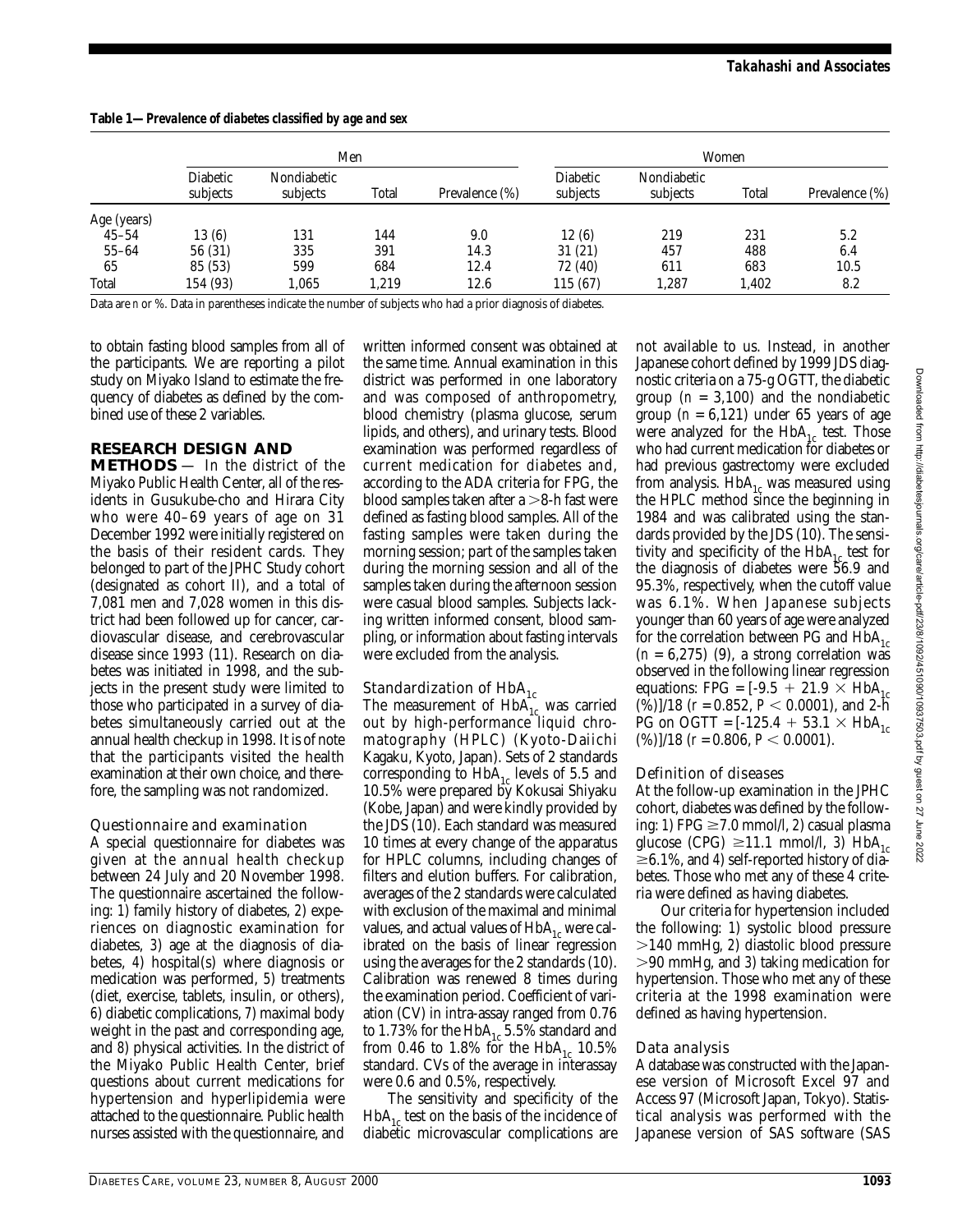|                 | Without diabetes |                          | Newly diagnosed diabetes |                           | Self-reported diabetes |                           |
|-----------------|------------------|--------------------------|--------------------------|---------------------------|------------------------|---------------------------|
|                 | n                | Means $\pm$ SD (range)   | n                        | Means $\pm$ SD (range)    | n                      | Means $\pm$ SD (range)    |
| Men             |                  |                          |                          |                           |                        |                           |
| FPG             | 664              | $5.4 \pm 0.6$ (4.1–6.9)  | 40                       | $7.6 \pm 2.0$ (4.6-13.0)  | 62                     | $8.4 \pm 3.0$ (5.2–17.6)  |
| CPG <sup></sup> | 401              | $6.1 \pm 1.2$ (3.5-10.7) | 21                       | $11.2 \pm 3.2$ (5.8-18.7) | 31                     | $10.9 \pm 4.7$ (3.8-22.1) |
| $HbA_{1c}$      | 1.065            | $4.9 \pm 0.4$ (3.7–6.0)  | 61                       | $6.4 \pm 1.1$ (4.9-9.3)   | 93                     | $6.6 \pm 1.6$ (4.4-14.2)  |
| Women           |                  |                          |                          |                           |                        |                           |
| FPG             | 725              | $5.2 \pm 0.5$ (4.2–6.9)  | 32                       | $7.7 \pm 1.2$ (5.7-10.7)  | 42                     | $9.2 \pm 2.9$ (5.0–20.4)  |
| CPG <sup></sup> | 562              | $5.8 \pm 1.0$ (3.1–10.6) | 16                       | $9.3 \pm 3.1$ (5.8-15.6)  | 25                     | $9.0 \pm 3.2$ (5.4–19.9)  |
| $HbA_{1c}$      | 1,287            | $4.9 \pm 0.3$ (3.8–6.0)  | 48                       | $6.3 \pm 0.9$ (4.5-9.3)   | 67                     | $7.0 \pm 1.4$ (4.6-12.5)  |
|                 |                  |                          |                          |                           |                        |                           |

Table 2—*Plasma glucose and HbA<sub>1c</sub> values in diabetic and nondiabetic subjects* 

Data are *n* or means  $\pm$  SD (range).

Institute Japan, Tokyo), and  $P < 0.05$  was considered significant. Mean, SD, and the range of variables were calculated by the univariate procedure. Stepwise logistic regression analysis was used to adjust multiple variables for the estimation of the potential risk factors for diabetes. Entry of a variable into the models was determined by a corresponding  $P$  value  $\leq 0.2$ .

# **RESULTS**

#### Prevalence of diabetes in the study participants

A total of 1,219 men (17.2% of the male cohort) and 1,402 women (19.9% of the female cohort) completed the 1998 health examination. A total of 766 men (62.8%) and 799 women (57.0%) had FPG, and the rest of the participants had CPG. The frequency of diabetes is indicated in Table 1. The means and ranges of FPG, CPG, and  $HbA_{1c}$  are indicated in Table 2. In every category of age, the frequency of diabetes was higher in men than in women (Table 1). The type of diabetes was not determined specifically, but there were only 8 subjects requiring insulin injections. Six of these patients were diagnosed as having diabetes at 48 years of age or later; the other 2 subjects did not give their ages at diagnosis.

Before the survey, 93 men and 67 women had been diagnosed with diabetes (Table 1); of these, 62 men (66.7%) and 55 women (82.1%) were confirmed by the examination. Among the 31 men and 12 women diagnosed by self-report alone, 37 subjects were currently or previously on medication. In another cohort, we tested the validity of a questionnaire on diabetes similar to the questionnaire in this study. Medical records of about half of 167 subjects with self-reported diabetes were checked after obtaining informed consent

from them, and  ${\sim} 95\%$  were confirmed on the basis of the 1985 World Health Organization criteria (Y. Matsumura, M.N., and S. Sasaki, unpublished data). Based on this finding, we speculate that most of the subjects with self-reported diabetes had a correct previous diagnosis.

A total of 61 men and 48 women were newly diagnosed diabetic subjects (Table 3), which was more than one-third of diabetic subjects. Thus, a considerable number of people with diabetes were undiagnosed until the 1998 examination. As shown in Table 3, approximately two-thirds of the newly diagnosed diabetic subjects were diagnosed based on either PG or  $HbA_{1c}$  alone. In particular, even in subjects who were newly diagnosed with fasting blood samples, 27.5% of men and 21.9% of women were diagnosed by  $HbA_{1c}$  alone, whereas 42.5% of men and 40.6% of women were diagnosed by FPG alone. Thus, the number of newly diagnosed diabetic subjects who had fasting blood sampling and met both of the diagnostic criteria (FPG and  $HbA_{1c}$ ) was unexpectedly small (30.0% in men and 37.5% in women). Also, the measurement of  $HbA_{1c}$  greatly increased the number of diabetic subjects newly diagnosed with casual blood sampling (Table 3). It was reported that plasma glucose values were

significantly higher after an oral glucose load than after a mixed meal load (12). Thus, we speculate that CPG  $(\geq 11.1 \text{ mmol/l})$  is less sensitive for diagnosing diabetes than the 2-h value of OGTT  $(\geq 11.1 \text{ mmol/l})$ , and our results suggest that some additional tests may be required for diagnosis with casual blood sampling.

#### Profiles of diabetic and nondiabetic subjects available from the health examination

The profiles of diabetic and nondiabetic subjects are given in Table 4. When age, BMI, male sex, hypertension, and a family history of diabetes were adjusted in a multiple logistic regression model, these variables were all significantly associated with diabetes, as defined here  $(P<0.01$  for age, BMI, sex, and family history, and *P* = 0.027 for hypertension; detailed data not shown).

**CONCLUSIONS** — Our present study shows a frequency of diabetes that was determined by combined use of PG and  $HbA_{1c}$ , as well as self-reports. One of the problems was that not all of the subjects had fasting blood samples taken and also that the participants who had given fasting blood samples or casual blood samples were not randomly assigned. CPG is thought to be less sensitive and less reproducible than FPG, and an increase in the number of participants with CPG may lead to lower estimations of the prevalence of diabetes. To minimize the oversight of diabetes, we used  $HbA_{1c}$  as an additional diagnostic tool. McCance et al. (4) discussed the benefit of the single measurement of FPG or  $HbA_{1c}$  in terms of the incidence and prevalence of diabetes-specific microvascular complications. An additional observation was shown in the ADA's expert committee report (7); FPG, 2-h glucose value on OGTT, and  $HbA_{1c}$  had a similar correlation to the prevalence of diabetic retinopathy in the Third National Health

**Table 3—***Classification of newly diagnosed diabetic subjects by diagnostic procedures*

|          | Men         |                     |                               |       | Women       |                                                                      |         |          |
|----------|-------------|---------------------|-------------------------------|-------|-------------|----------------------------------------------------------------------|---------|----------|
| Sampling | PG<br>alone | $HbA_{1c}$<br>alone | <b>Both</b>                   | Total | PG<br>alone | $HbA_{1c}$<br>alone                                                  | Both    | Total    |
| Fasting  |             |                     |                               |       |             | $17(42.5)$ 11 (27.5) 12 (30.0) 40 (100) 13 (40.6) 7 (21.9) 12 (37.5) |         | 32 (100) |
| Casual   | 7 (33.3)    |                     | $7(33.3)$ $7(33.3)$ $21(100)$ |       | 1(6.3)      | 11 (68.7)                                                            | 4(25.0) | 16 (100) |
| Total    |             |                     |                               |       |             | 24 (39.3) 18 (29.5) 19 (31.1) 61 (100) 14 (29.2) 18 (37.5) 16 (33.3) |         | 48 (100) |

Data are *n* (%). Newly diagnosed diabetic subjects were categorized according to the type of blood sampling (fasting blood sampling or casual blood sampling) and on the basis of diagnosis.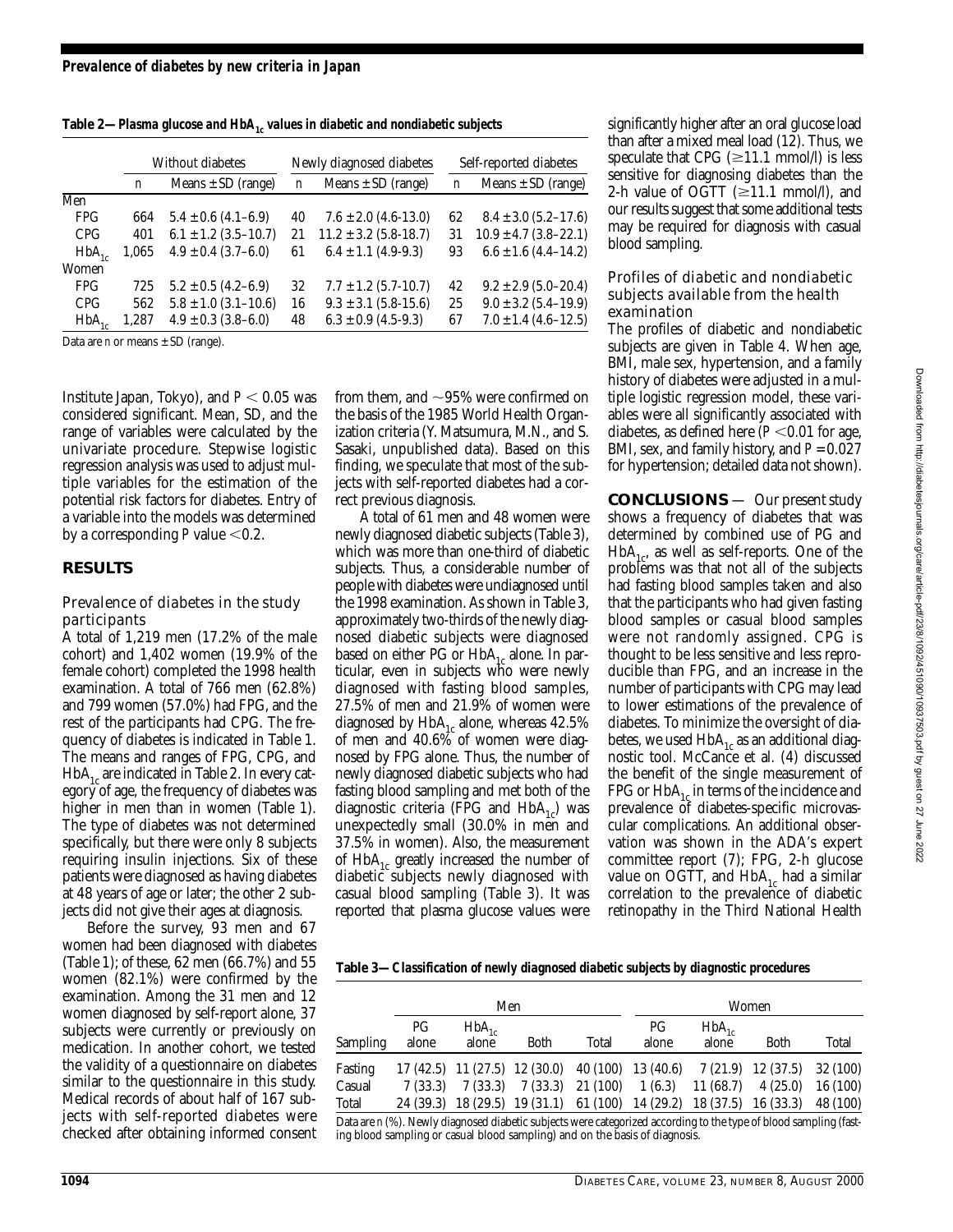| Table 4—Profiles of diabetic and nondiabetic subjects |  |
|-------------------------------------------------------|--|
|-------------------------------------------------------|--|

|                |                            | Men $(n = 1,219)$          | Women $(n = 1, 402)$       |                            |  |
|----------------|----------------------------|----------------------------|----------------------------|----------------------------|--|
| Variables      | Diabetic subjects          | Nondiabetic subjects       | Diabetic subjects          | Nondiabetic subjects       |  |
| Age            | $64.6 \pm 6.7$ (45-75)     | $64.2 \pm 7.4$ (45-75)     | $64.9 \pm 6.4$ (47-75)     | $62.7 \pm 7.8$ (45-75)     |  |
| BMI            | $25.0 \pm 2.8$ (19.2-40.0) | $24.2 \pm 3.1$ (15.7–39.3) | $25.5 \pm 3.7$ (14.9–36.0) | $24.7 \pm 3.3$ (16.3-38.1) |  |
| MXBMI*         | $27.2 \pm 3.2$ (21.2-41.0) | $26.0 \pm 3.0$ (19.0-41.4) | $28.0 \pm 3.5$ (18.9–37.6) | $26.2 \pm 3.2$ (18.5–40.6) |  |
| sBP            | $136.1 \pm 14.9$ (102-190) | $134.1 \pm 17.4$ (90-208)  | $133.0 \pm 16.7$ (90-180)  | $129.0 \pm 16.9$ (88-210)  |  |
| dBP            | $78.5 \pm 8.6$ (50-100)    | $78.2 \pm 10.6$ (40-120)   | $75.2 \pm 11.0$ (50-110)   | $75.7 \pm 10.0$ (40-116)   |  |
| Hypertension   | 61.0                       | 55.0                       | 63.5                       | 47.9                       |  |
| Family history | 20.8                       | 7.4                        | 33.0                       | 11.3                       |  |

Data are means ± SD (range) or %. MXBMI, past maximal BMI; sBP, systolic blood pressure (mmHg); dBP, diastolic blood pressure (mmHg). \*MXBMI values of 1 man with diabetes, 10 men without diabetes, and 9 women without diabetes are missing.

and Nutrition Examination Survey (NHANES III). Furthermore, the Diabetes Control and Complications Trial has demonstrated a tight correlation between  $HbA_{1c}$  and long-term diabetic complications (13). Based on these findings,  $HbA_{1c}$ may reduce the oversight of diabetic subjects who were examined by postprandial blood sampling and were susceptible to diabetic microvascular complications.

We used plasma glucose and  $HbA_{1c}$  in combination rather than separately. As a result, 18 of the participants with fasting blood sampling performed were diagnosed by  $HbA_{1c}$  alone and did not meet the FPG criterion (Table 3). Defective insulin secretion after glycemic loads is a feature of diabetes in Japanese people (14), and it is likely that some Japanese diabetic subjects exhibit chronic hyperglycemia without an apparent increase in FPG. Therefore, some subjects who would be diagnosed by a 2-h glucose value on OGTT alone and not by FPG were likely to be captured by  $HbA_{1c}$ (5). In our present study, sensitivity and convenience of the diagnostic criteria took priority over specificity, but the combined use of FPG and  $HbA_{1c}$  may lead to decreased specificity. Further investigation is needed to address this crucial issue.

In our study, the combined use of FPG and  $HbA_{1c}$  in subjects with fasting blood sampling resulted in a rise in the number of newly diagnosed diabetic subjects by 33.3% (54–72 subjects). In Japan, a 42% decrease in the frequency of diabetes defined only by FPG  $(\geq 7.0 \text{ mmol/l})$  compared with combined use of FPG and 2-h value of 75-g OGTT (FPG ≥7.0 mmol∕l or  $2-h$  value  $\geq 11.1$  mmol/l) has been reported (15). In that report, the frequency of diabetes decreased from 13.4 to 7.8% in the same sample population when the diagnosis was based on FPG alone. In the NHANES III Study (16), the prevalence of diabetes (previously diagnosed  $+$  undiagnosed) was calculated by the combined use of FPG ≥7.0 mmol∕l and a 2-h value of a 75-g OGTT of 15.3%, and the prevalence decreased to 12.3% when only the FPG criterion was used for undiagnosed diabetes. Thus, the use of FPG criterion alone decreased the detection of diabetes more in the Japanese study (by 42.2%) than in the NHANES III Study (by 19.6%). Taken together, there may be a significant difference in the features of diabetes among different ethnic groups, and the prevalence of diabetes in Japan may have to be ideally estimated with a 75-g OGTT. The combined use of PG and  $HbA_{1c}$  may be an alternative method. In 1997, the Ministry of Health and Welfare in Japan conducted a survey about diabetes in which both  $HbA_{1c}$  and a questionnaire were used for diagnosis. The report estimated the number of probable diabetic subjects at 6.9 million (17), but in this regard, it may have considerably underestimated the number of diabetic subjects.

Another problem inherent in our diagnostic criteria for an epidemiological study is a possible oversight of the older diabetic subjects who would be diagnosed by a 2-h value of OGTT and who are at high risk of cardiovascular disease (18). Macrovascular diseases such as myocardial infarction and stroke are not specific for, but are closely associated with, diabetes and causes of death (19). Therefore, identification of the high-risk group for macrovascular complications is important in public health. A recent report has indicated that impaired glucose tolerance, but not impaired fasting glucose, is a risk factor for death from cardiovascular disease in Japanese subjects (20). Thus, FPG may not be an appropriate predictor of Japanese subjects at risk for

ischemic heart disease. In the present study, those who did not have increased FPG but had raised  $HbA_{1c}$  may be candidates for such a high-risk group. This notion is in part supported by the Framingham Heart Study, which showed a correlation between  $HbA_{1c}$  values and ischemic heart disease in women (21).

In summary, we have described a pilot study before the estimation of the prevalence of diabetes in cohort II of the JPHC Study. The combined use of PG and  $HbA_{1c}$ in Japanese subjects resulted in a considerable increase in the number of newly diagnosed diabetic subjects as compared with the use of PG or  $HbA_{1c}$  alone.

**Acknowledgments —** This study was supported by health sciences research grants (Research on Health Services, H10-074) and a grant-in-aid for cancer research from the Ministry of Health and Welfare of Japan.

We are indebted to T. Sobue and S. Yamamoto at the National Cancer Center Research Institute for overall management of the study of cohort II as well as for the critical reading of this manuscript; to S. Baba at the National Cardiovascular Center for providing part of the data; and to N. Onga at Miyako Prefectural Hospital and his staff for overall management of the residents' health check programs. We also thank J. Ishihara, F. Furuya, N. Kodera, M. Iizuka, K. Masuda, Y. Yamaguchi, F. Yamada, T. Suda, and M. Ohyama at the National Cancer Center Research Institute for help in data collection.

#### **References**

- 1. Rimm EB, Chan J, Stampfer MJ, Colditz GA, Willett WC: Prospective study of cigarette smoking, alcohol use, and the risk of diabetes in men. *BMJ* 310:555–559, 1995
- 2. Manson JE, Nathan DM, Krolewski AS, Stampfer MJ, Willett WC, Hennekens CH: A prospective study of exercise and incidence of diabetes among US male physi-